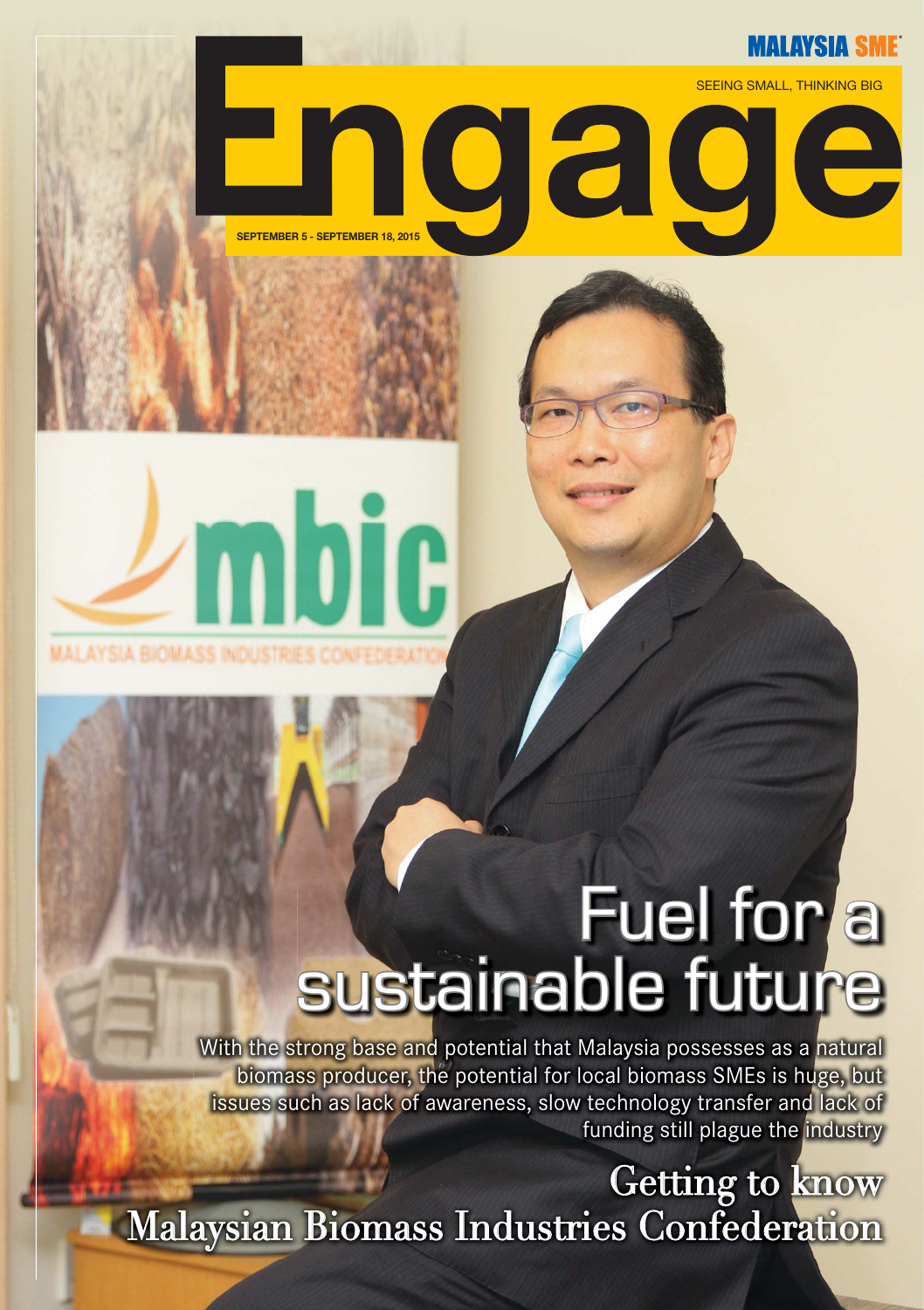## Fuel for a sustainable future

**E** 02

With the strong base and potential that Malaysia possesses as a natural biomass producer, the potential for local biomass SMEs is huge, but issues such as lack of awareness, slow technology transfer and lack of funding still plague the industry



## By **Kenneth Joseph**

orging ahead into the future of the Malaysian economy, many businesses, SMEs included, seem to place profitability at the highest pedestal in their business plans, often ruling out other concerns such as sustainability and eco-friendliness in an effort to maximise profit.

However, given the realities of today's

paradigm for a more holistic alternative and biomass industry seems to offer just that platform for change.

Incorporating both the tenets of profitability and sustainability, the biomass industry champions the circular model of the economy, where waste and by-products from a certain industry are reused and recycled into higher

These can then can be used again by the industry or sold

Given the ambitious scale of the industry, the forerunners for the Malaysian biomass industry are the Malaysian Biomass Industries Confederation or MBIC for short, whose aim is to provide members with the latest know-how in biomass, while promoting and furthering the Malaysian biomass industry as a whole through its various network-

Despite its youth (formed in 2012), the MBIC now boasts over 3,000 individual members who come from a variety of industries ranging from direct biomass industries to peripheral ones such as finance, energy production and manufacturing… all falling under the larger umbrella of

In an interview with *MALAYSIA SME*®, MBIC president Datuk Leong Kin Mun said, "Generally, the biomass industry can be widely segregated into four categories, namely, bio-energy, bio-agriculture, eco-products and green chemicals of which MBIC targets strategically in its

"The first category, bio-energy scopes over areas such as biomass power plants, fuel switching from fossil fuels to renewable energy sources, biogas plant producers and energy pellets which can easily fetch an industry output value ranging from RM250 to RM300 per tonne.

"The next category, bio-agriculture focuses on products such as animal feed, aqua feed, algae, compost, and bio-fertilisers as well as related biotech applications for which the market value begins at US\$200 per tonne up to US\$300 per tonne especially for the bio-fertiliser category.

"Thirdly, we have the eco-products category that specialises in various everyday products such as the bio-composites in cars which can be sourced from woody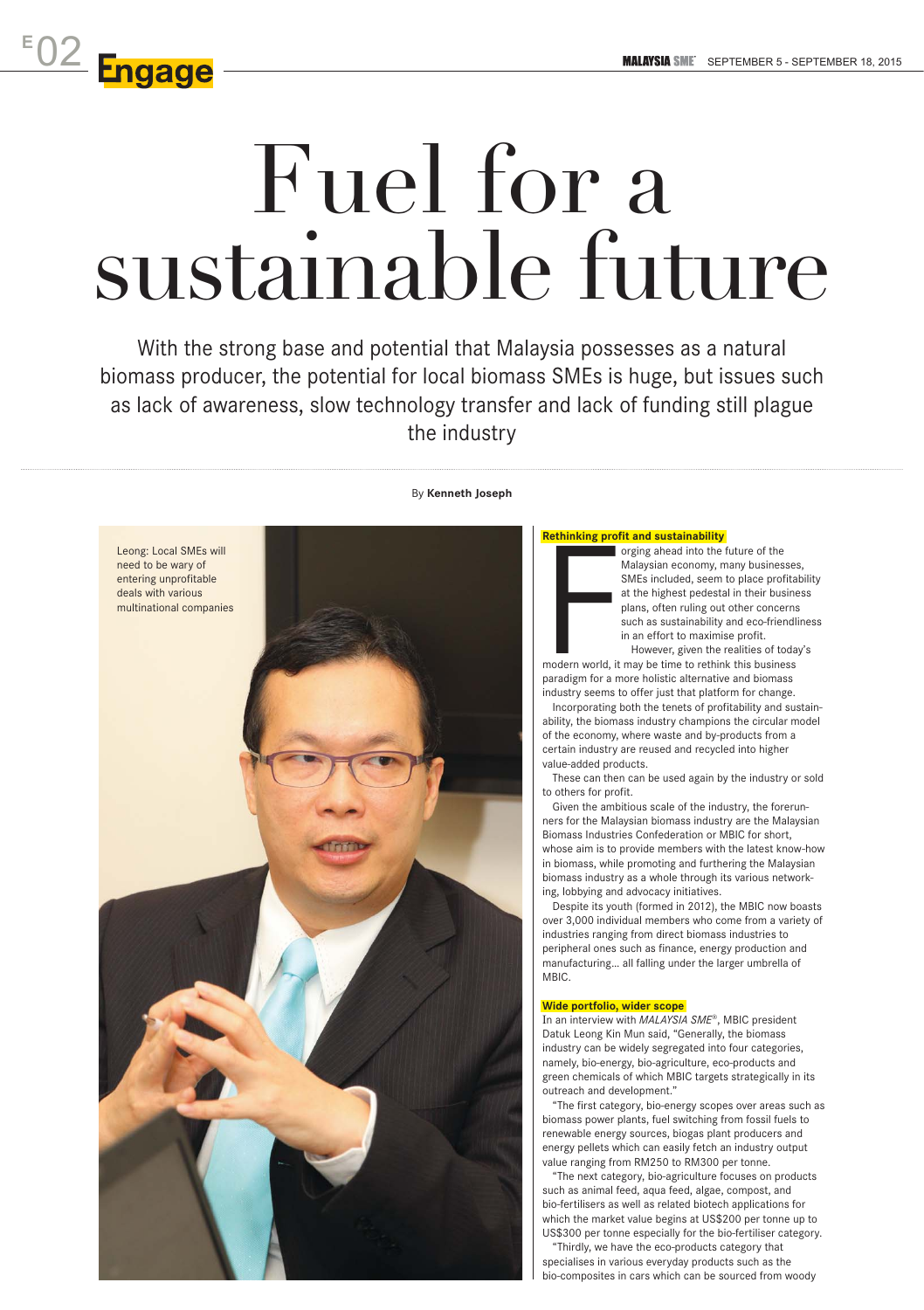biomass or rice husks as well as meal packaging products that commands an impressive market value of up to RM7,000 per tonne.

"Lastly, we have the products that fall under the category of green chemicals including the likes of bio-sugar sourced from palm oil for bio-fuel purposes, bio-ethanol and bio-plastics which can also be profitable fetching up to a few thousand ringgit per tonne in the marketplace.

"Generally, the overall basis for the Malaysian biomass industry sits at 80 million tonnes per annum, which translates to RM16 billion based on a conservative average of RM200 per tonne. So, the potential is there however, there are certain areas that do require some further work."

## **Hot buttons of the industry**

Despite the strong latent potential , there is still much work to be done in order for the Malaysian biomass industry to work at its full potential. Perennial issues such as funding, lack of technology transfer and awareness are still the hot buttons for the biomass industry, similar to any other industry.

As highlighted by Leong, the root of the

issue lies in the lack of awareness among industry players about the merits and importance of the biomass industry. He added that switching to biomass is not an overnight process, but requires patience and dedication from businesses in order to reap the rewards.

However, most businesses seek immediate gains and start the process rather late in the game, leaving them unable to reap the rewards that it brings. So this is the core of the issue, however once businesses have jumped on the bandwagon, they find that the cost and intricacy of the technology required is beyond their means and capabilities, both of finance and technical expertise.

This leaves them in a tough spot as they would subsequently require huge amounts of funding to be able to get on board with these biomass technologies for which the infrastructure and availability is lacking. This then brings the issue to the most pressing source which is the lack of legislation surrounding the financing and proper funding of the biomass industry.

**MBIC hopes to be the platform to provide the latest and up-to-date information for these local biomass SMEs to put them in better stead to grow the industry as whole**

of making unsavoury deals. As highlighted by Leong, such deals may often come in the form of multinational or foreign corporations seeking to make a quick buck at the expense of local Malaysian SMEs. Leong said, "Often times, SMEs may be unwittingly lured into the promise of a quick buck by seemingly lucrative deals from multinational corporations, however more often than not, it may result in

> SMEs not being able to secure the full potential and value of their products. "The direct cause of this issue is the lack of an industry standard when it comes to the valuation and prices of their products. Although, we at MBIC may have this industry knowledge, many individual SME players do not have a point of reference when it comes to determining the right market value for their products."

This should be the mandate of the government, but it appears to be the case that there is a lack of consensus and clear definition of roles when it comes to specific biomass portfolios. "One example is that of coconut-based products, where there is no specific

government agency holding the responsibility for this.

"So, unfortunately, this leads to a scenario whereby SMEs may enter deals with various multinational companies not knowing the true value of their products, which leads them to experience poor financial performance in the mid to long-term."

## **Blue skies on the horizon**

However, this is not meant to paint a doom and gloom picture for SMEs. On the contrary, there is huge potential at hand. Indeed, MBIC is confident of the huge growth potential for the industry in the coming years.

Touching on this, Leong said, "The potential for the biomass industry is huge as it spans over many different sectors and industries, including manufacturing, agriculture, retail and defence too. However, in order to achieve this potential, the various seeding issues must first be tackled.



Leong said, "Often times, the legislation that has been put into place is lacking in terms of industry-government collaboration in hashing out the relevant issues at hand. The government may be well-meaning in instituting the legislations at hand, however it may lack the specific veracity and relevance to the current industry needs.

"Thus, often times such legislation may inevitably leave industry players, SMEs in particular in a worse off position in regards competing with regional and international players. Inevitably, these industry players may become victim to unsavoury deals by larger international corporations."

### **Lure of the quick buck**

As highlighted, despite the strong potential that the biomass industry holds, SMEs will need to be wary so that they do not fall into the trap

"Paramount to this would be for Malaysian biomass SMEs to equip themselves with the necessary and sufficient industry knowledge in order to succeed. It appears that there is much confusion and misinformation surrounding the marketplace at the moment, so this needs to be tackled first.

"Unfortunately, many SMEs may be misled by certain statements promising huge and quick potential in the biomass industry. This is misleading and it takes time to build up your base in order to be able to reap the financial rewards that it brings."

"MBIC hopes to be the platform to provide the latest and up-todate information for these local biomass SMEs to put them in better stead to grow the industry as a whole, while building up the nationwide network of both SMEs and large corporations in the local biomass sector."